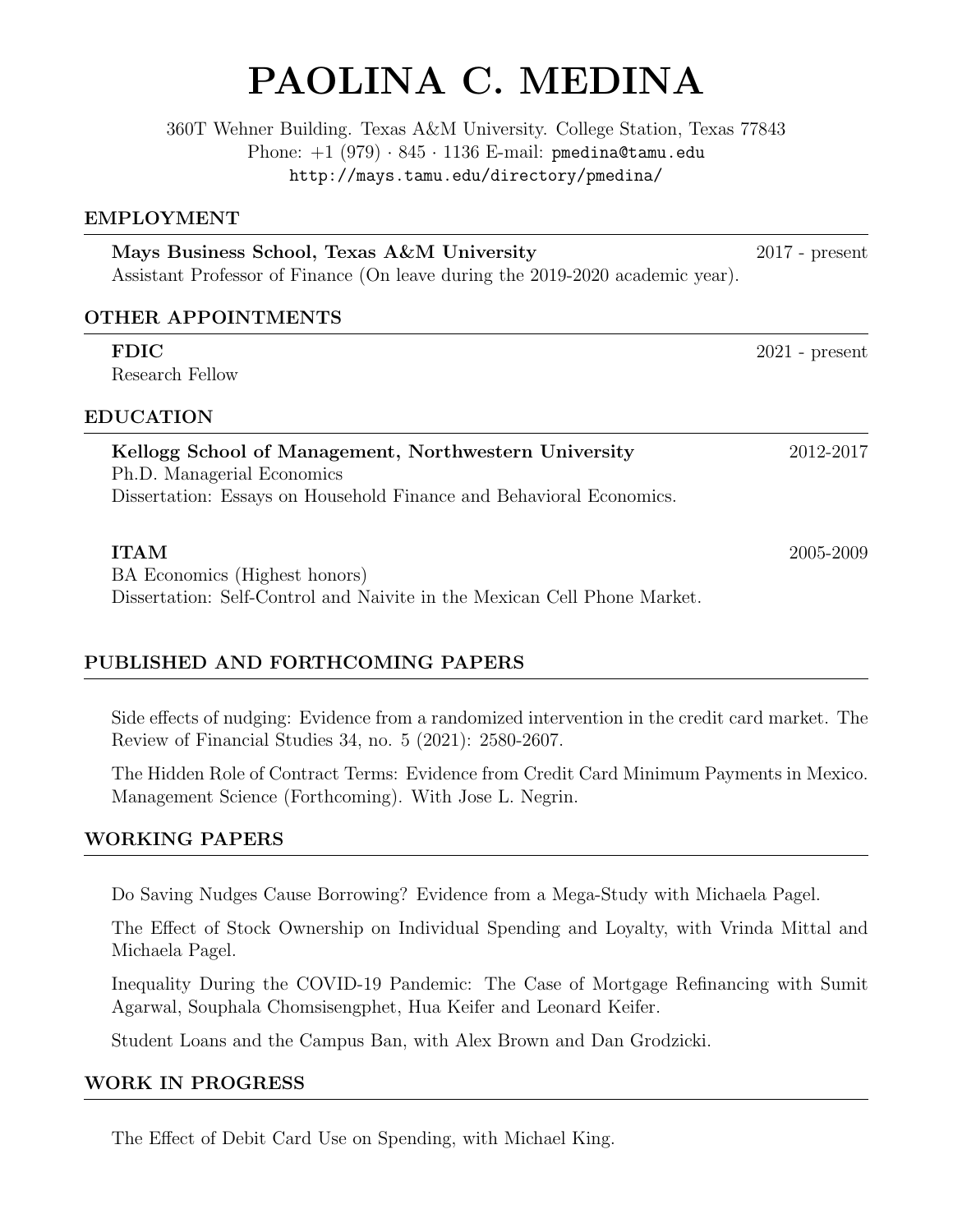2022: MFA (discussion, scheduled), FDIC Consumer Research Symposion (scheduled), UBC Winter conference (discussion, scheduled), RCFS Winter conference (discussion, scheduled), AEA-ASSA, AEA-ASSA (discussion), AREUEA-ASSA (discussion), AEA-ASSA\*x2.

2017- 2021: Darthmouth College, University of Southern California, IPA Financial Inclusion Gathering, SF Fed Housing Conference (discussion), EEA, SITE\*, CEBRA, NBER Summer Institute, WFA\*, WFA(discussion), FIRS, SFS Cavalcade, CFPB Research Conference, MFA, CEPR Household Finance Seminar, NUS Real Estate Seminar, Lone Star Conference, Google Startuponomics, IPA Consumer Protection Gathering; ITAM Alumni Conference (discussion); ECBE Norwegian School of Economics; Frontiers in Finance Conference U. Alberta; BFI University of Chicago Corporate Data Use Conference; MFA (discussion); CFPB Seminar Series; FDIC Consumer Finance Symposium (discussion); FMA; Lone Star Finance Conference; ITAM Alumni Conference; CGAP/World Bank/IPA Financial Consumer Protection Workshop; NYU Stern Household Finance Conference; MFA (discussion); ECBE CMU (discussion); TAMU, Colby, Stanford GSB, UBC, Georgetown, American University.

2013- 2016: ECBE Bonn (discussion); University of Munich; Whitebox Advisors Student Conference at Yale University; IPA Financial Inclusion Gathering; ECBE Univesity of Chicago; Thurgau Experimental Economics Meeting UKonstanz.

\* Indicates presentation by co-author.

## GRANTS AND AWARDS

Russel Sage Foundation: grants for organizing the ECBE conference in 2015, 2017, 2019, 2021. USD \$35,000 each year. Joint project with Stephanie Heger, Teodora Boneva, Silvia Saccardo, and Kai Barron.

Innovations for Poverty Action: research grant to fund the project "Disclosure in the Mobile Insurance Market: The Trade-offs Between Take-up, Renewal and Risk in Tanzania". USD \$300,000. Joint project with Michael King

Fulbright Scholar (2012 - 2015).

Honorable mention at the 2012 Tlacaelel National Prize in Economics (for undergraduate thesis in Mexico).

Honorable mention at the 2011 Thesis Contest on Competition and Regulation - CIDAC A.C.

Goldman Sachs Global Leader 2007.

#### SERVICE

Referee - American Economic Review, Review of Financial Studies, Journal of Finance, Management Science, Review of Economics and Statistics, Journal of Financial Intermediation, Journal of Behavioral and Experimental Economics, Journal of Behavioral and Experimental Finance.

Program Committee MFA 2020, MFA 2022, FIRS 2022.